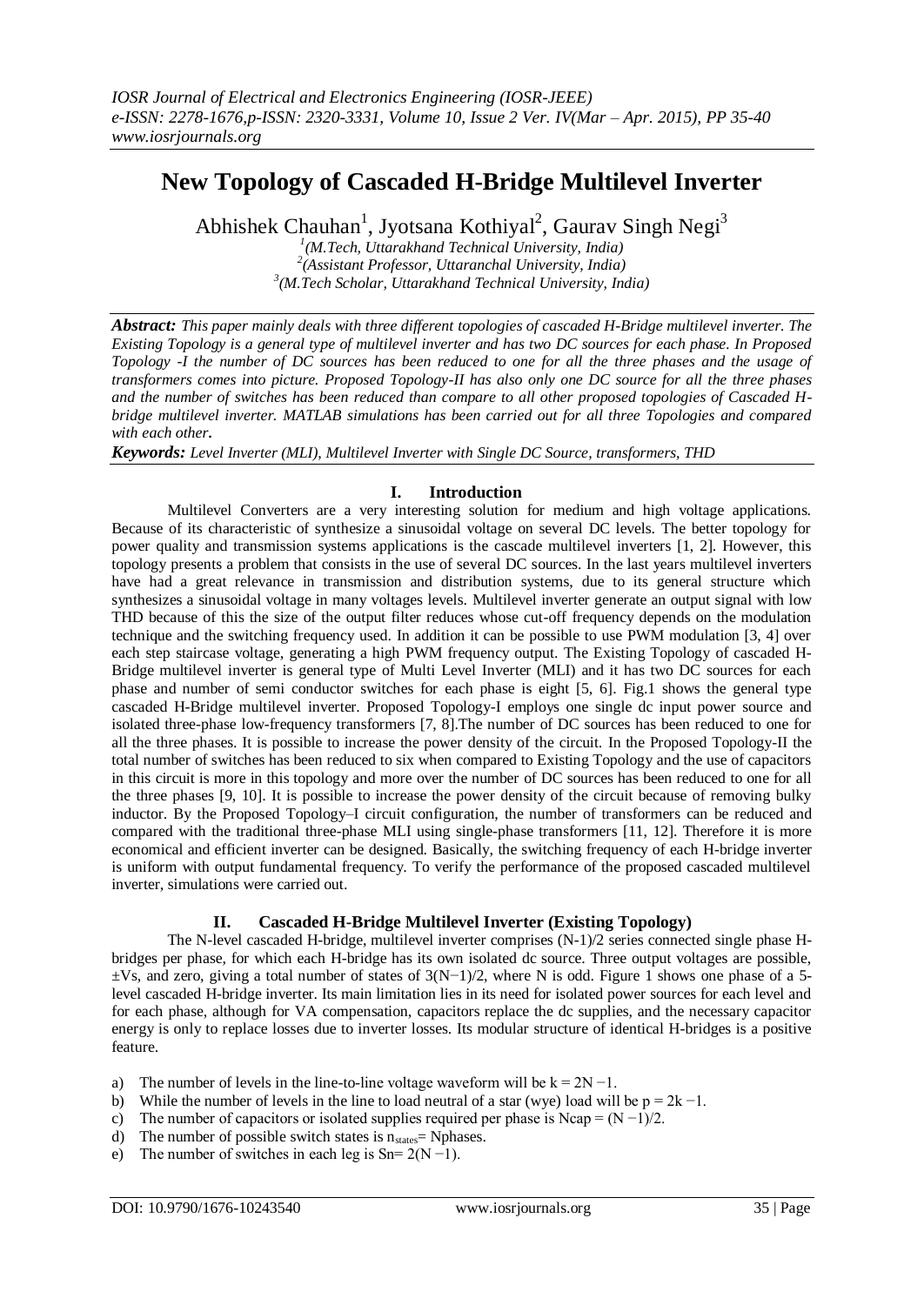Due to the advantages, the cascaded inverter bridge has been widely applied to such applications as HVDC, SVC, stabilizer, high power motor drive and so on. This topology of inverter is suitable for high voltage and high power inversion because to its ability to synthesize waveforms with better harmonic spectrum and low switching frequency.

#### **Advantages:**

1. The number of possible output voltage levels is more than twice the number of dc sources  $(m = 2s + 1)$ .

2. The series of H-bridges makes for modularized layout and packaging. This will enable the manufacturing process to be done more quickly and cheaply.



Disadvantages: Separate dc sources are required for each of the H-bridges. This will limit its application to products that already have multiple SDCSs readily available

## **III. Cascaded H-Bridge Multilevel Inverter Employing Transformer And Single Dc Input Power Source (Proposed Topology-I)**

This technique consists of an isolated cascaded multilevel inverter employing low-frequency threephase transformers and a single dc input power source. This circuit configuration reduces a number of transformers compared with traditional three-phase multilevel inverters using single-phase transformers. It controls switching phase angles to obtain an optimal switching pattern identified with the fundamental frequency of the output voltage. Owing to this control strategy, harmonic components of the output voltage and switching losses can be diminished considerably.

H-bridge modules are connected to the same dc input source in parallel, and each secondary of the transformer is connected in series. In this configuration, the output voltage becomes the sum of the terminal voltages of each H-bridge module. The amplitude of the output voltage is determined by the input voltage and turn ratio of the transformer. Usually, a traditional cascaded H -bridge converter employs a multi pulse isolation transformer to obtain the input dc source. When the traditional cascaded H-bridge converter needs to isolate from the ac output, it requires a three -phase transformer between the inverter and the ac outputs. On the other hand, the proposed inverter has an advantage of galvanic isolation between the source and the output voltages, which comes from being combined with transformers. However, when the circuit, shown in Fig. 3, needs to modify its configuration for use in three-phase applications, there is a drawback, which is the requirement of more transformers, considering that the same number of transformers needs to be used in each phase.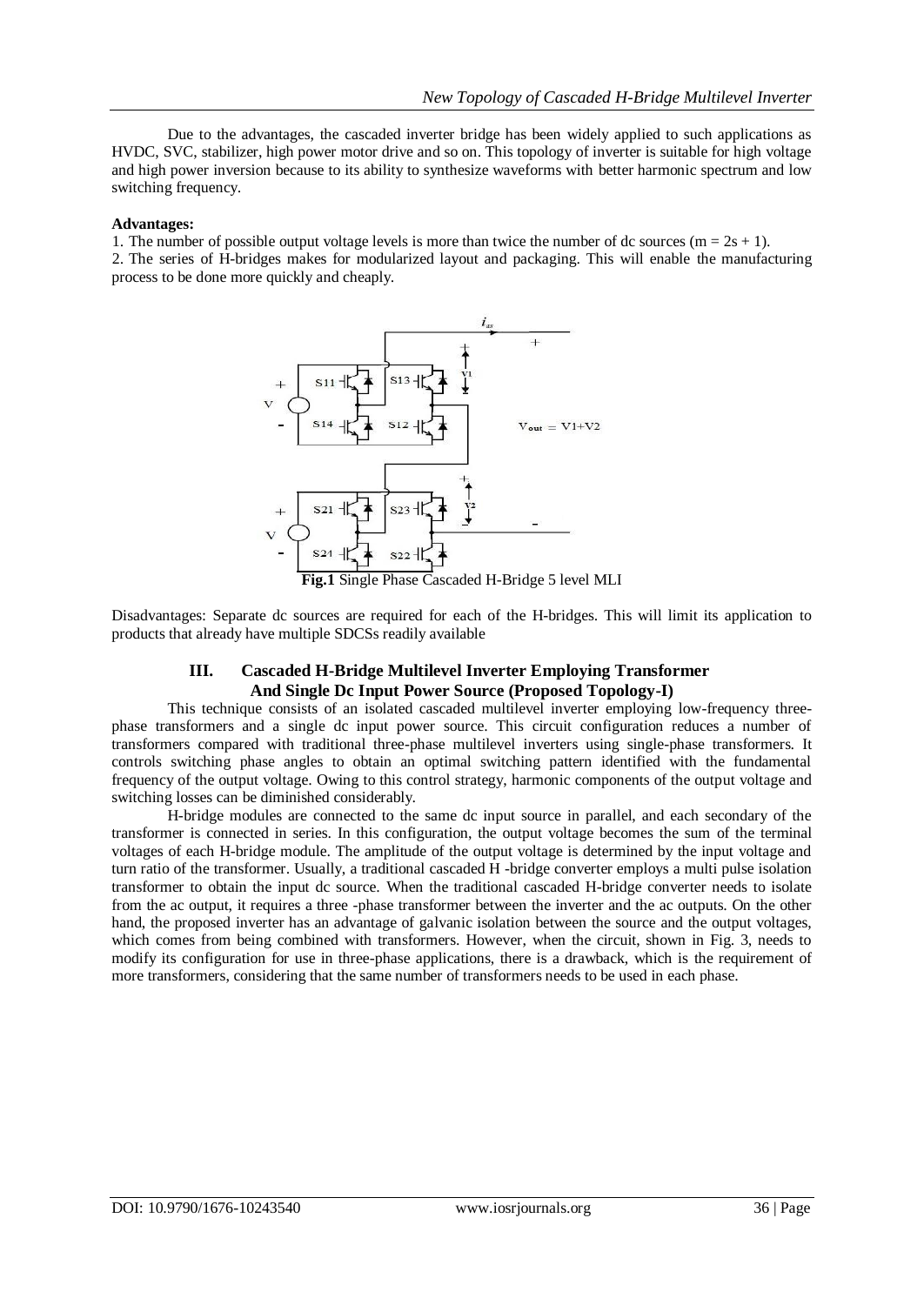

**Fig.3** Circuit Diagram of Proposed Topology-I

#### **IV. Hybrid Multilevel Inverter With Single Dc Source (Proposed Topology-Ii)**

Hybrid multilevel inverter includes a standard 3-leg inverter (one leg for reach phase) and H-bridge in series with each inverter leg. The inverter can be used in hybrid electric vehicles and electric vehicles. Also, it is possible to increase the power density because the inverter removes the bulky inductor of the present DC-DC boost converter. Figure Below shows the proposed technique.

#### **Principal of Operation:**

A simplified single -phase topology is shown in Fig. 4 the bottom is one leg of a standard 3-leg inverter with a dc power source. The top is an H-bridge in series with each standard inverter leg. The H-bridge can use a separate dc power source or a capacitor as the dc power source The output voltage  $V<sub>1</sub>$ of this leg (with respect to the ground) is either +V<sub>dc</sub>/2 (S<sub>5</sub> closed) or  $-V_{dc}$ /2 (S<sub>6</sub> closed). This leg is connected in series with a full H-bridge which in turn is supplied by a capacitor voltage. If the capacitor is kept charged to  $V_{d}Q/2$ , then the output voltage of the H-bridge can take on the values  $+V_{\text{dc}}/2$ 

 $(S_1, S_4 \text{ closed})$ , 0  $(S_1, S_2 \text{ closed or } S_3$ ,  $S_4 \text{ closed})$ , or  $-V_{d}$   $/2$   $(S_2, S_3 \text{ closed})$ . When the output voltage V= V<sub>1</sub>+ V 2is required to be zero, one can either set  $V_1 = +V_{dc}/2$  and  $V_2 = -V_{dc}/2$  or  $V_1 = -V_{dc}/2$  and  $V_2 = +V_{dc}/2$ . It is this flexibility in choosing how to make that output voltage zero that is exploited to regulate the capacitor voltage. Here only a dc power source is used in the inverter, that is, the H-bridge uses a capacitor as the dc power source.

If S<sub>1</sub>, S<sub>4</sub> are closed (so that  $V_2 = +V_{dc}/2$ ) along with S<sub>6</sub> closed (so that  $V_1 = -V_{dc}/2$ ), then the capacitor is discharging and  $V = V_1 + V_2 = 0$ . On the other hand, if S<sub>2</sub>, S<sub>3</sub> are closed (so that  $V_2 = -V_{dc}/2$ ) and S<sub>5</sub> is also closed (so that  $V_1 = +V_{dc}/2$ ), then the capacitor is charging and  $V = V_1 + V_2 = 0$ . The method consists of monitoring the capacitor voltage so that during periods of zero voltage output, either the switches  $S_1$ ,  $S_4$ , and  $S_6$  are closed or the switches  $S_2$ ,  $S_3$ ,  $S_5$  are closed depending on whether it is necessary to charge or discharge the capacitor.



**Fig. 4** Single Phase Proposed Topology-I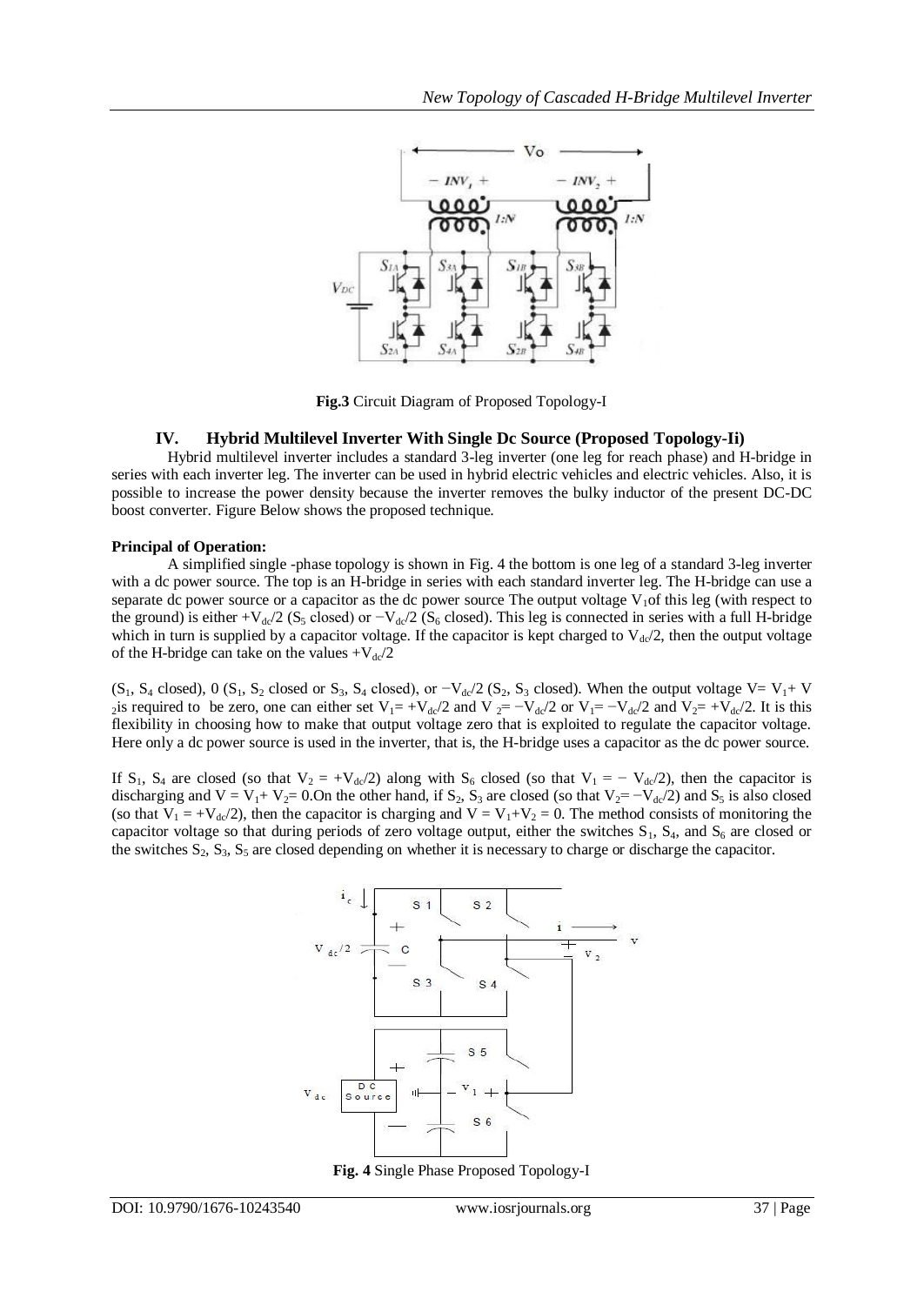

# **V. Simulation Studies**





**Fig.6** Output Phase Voltages of Existing Topology



**Fig.11** Output Phase Voltages of Proposed Topology-I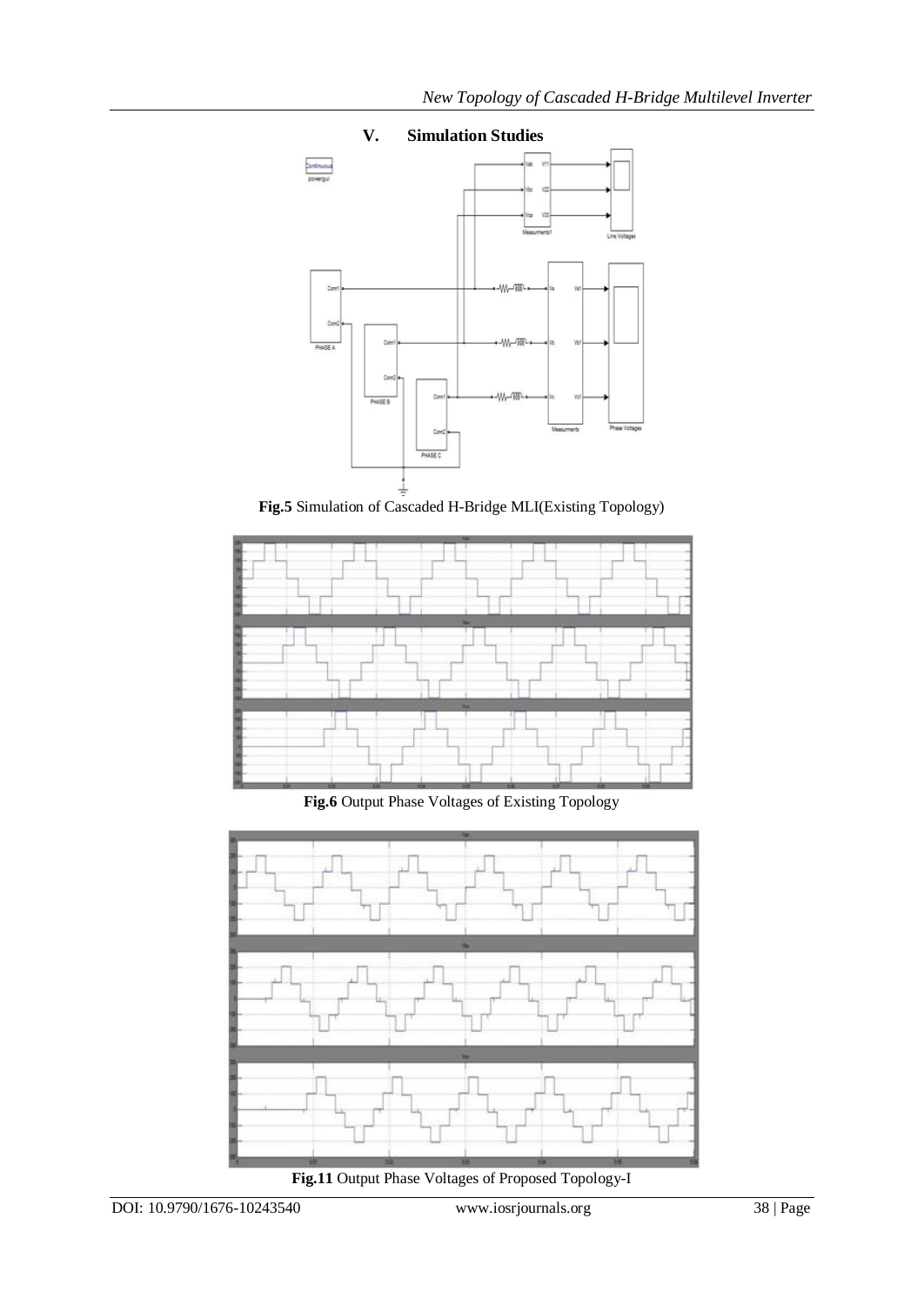

**Fig.13** Output Line Voltages of Proposed Topology-I



**Fig.18** Output Line Voltages of Proposed Topology-II

| <b>MLI</b> Type | Phase - Neutral |       | Phase - Phase |       |
|-----------------|-----------------|-------|---------------|-------|
|                 | Voltage         | THD   | Voltage       | THD   |
|                 |                 |       |               |       |
| Topology        |                 |       |               |       |
| Topology 1      | 170.5           | 29.05 | 287.1         | 21.02 |
| Topology 2      | 162.1           | 29.28 | 270.9         | 21.28 |

| Table.1 Comparison of All Topologies |  |
|--------------------------------------|--|
|--------------------------------------|--|

| Topologies | No.of DC            | No.of | No.of | No.of                            |
|------------|---------------------|-------|-------|----------------------------------|
|            | Sources( $V_{dc}$ ) |       |       | Switches Capacitors Transformers |
| Existing   |                     | 24    |       |                                  |
| Proposed-I |                     | 24    |       |                                  |
| Proposed-  |                     |       |       |                                  |
|            |                     |       |       |                                  |

**Table.2** Requirement of Equipment's for 5 Level MLI

# **VI. Conclusion**

In this paper three different topologies of cascaded Multilevel Inverter has been simulated .Out of the above three topologies Existing Topology of cascaded H-Bridge Multilevel Inverter is best based on the FFT analysis observed from the Simulation of all the Above Topologies. H-bridge MLI With single DC source is best if we consider Cost, switching Losses.